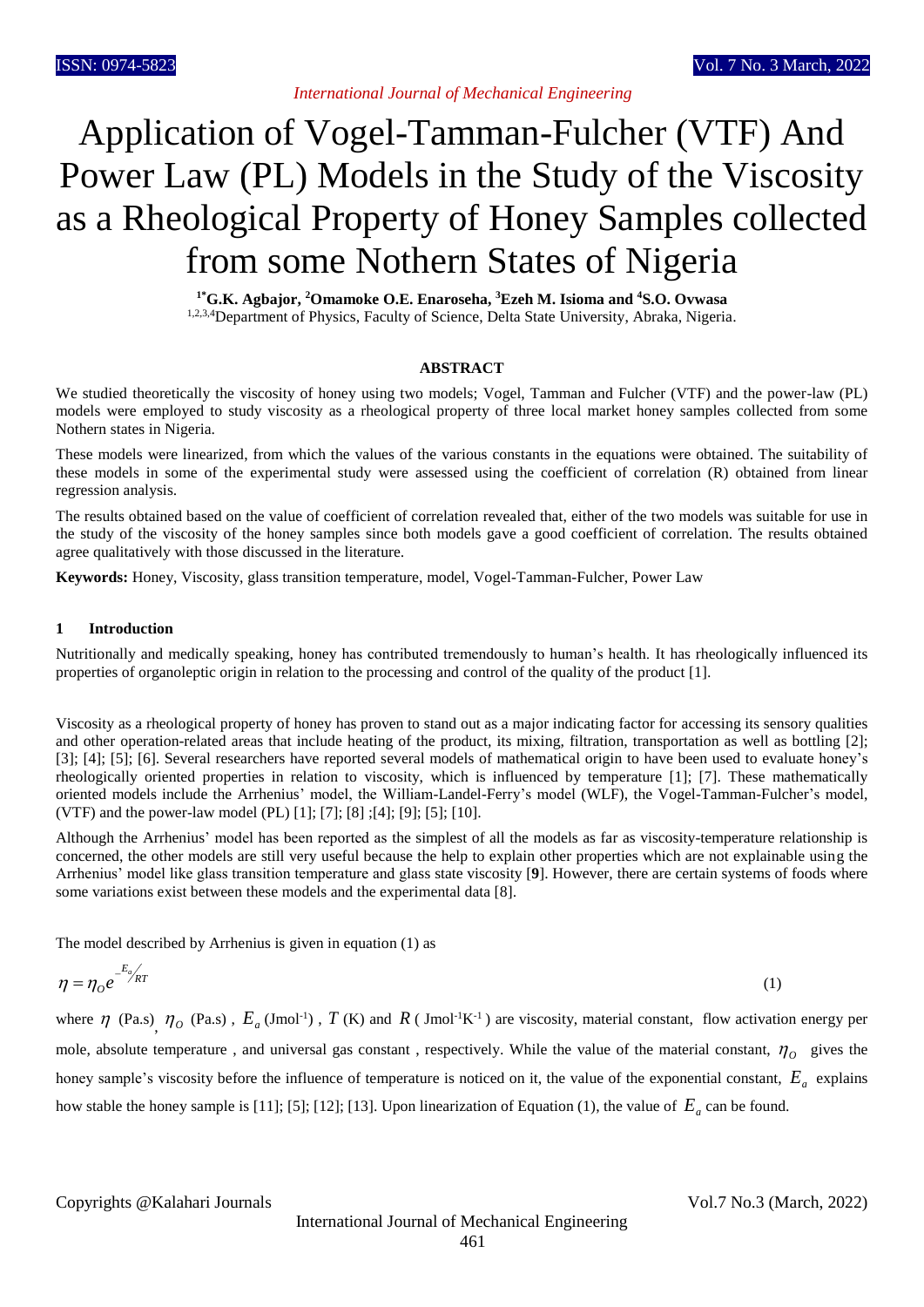Honey's viscosity is also describable with the help of the WLF model which takes the form of Equation (2), where  $\eta$  is viscosity,

 $T_g$  is glass transition temperature,  $\eta_g$  is viscosity at glass transition, and T is absolute temperature.

$$
\ln \eta - \ln \eta_g = \frac{-c_1 \left(T - T_g\right)}{c_2 + \left(T - T_g\right)}\tag{2}
$$

The glass transition temperature of the honey sample defines the temperature at which its viscosity reaches a pressure equal to  $10^{12}$ Pa.s [14**]**; **[**15].

When the state of a food system experiences a change due to cooling to glassy state from rubbery state, the food system undergoes a glass transition, the temperature at which this occurs is the glass transition temperature of transition [8]. The usefulness of glass transition in food is that it gives information regarding quality assurance, stability and safety of various product foods. Also, the information obtained glass transition in food could be used to investigate the rheological attribute of honey and analyze possible attempts of honey adulteration practices [3]; [16]. The knowledge of honey glass transition could also be used as an indicator for its granulation or crystallization especially during the cold season of the year [17].

Honey's properties of rheological origin can also be evaluated with the use of the VTF model which takes the form of Equation (3) where A and B, T, and  $T_g$  are constants, temperature and glass transition temperature respectively [7].

$$
\eta = Ae^{\left(\frac{B}{T-T_g}\right)} \tag{3}
$$

Another useful model employed for the rheological study of honey is that of the power law that takes the form of Equation (4), where A and B are constants while T and  $T_g$  are temperature and glass transition temperature respectively. The values of A

and  $\hat{B}$  can be obtained when equation (4) is linearized.

$$
\ln \eta = B \ln A (T - T_s) \tag{4}
$$

The knowledge of the coefficient correlation (R) or determination  $(R^2)$  obtained from regression analysis accounts for the suitability of any of the models to explain honey's properties of rheological origin [17].

# **2 Materials and Methods**

### **2.1 Materials**

Three market honey samples were used in this study and were coded sample A, B and C. While honey samples A and B were purchased from Mubi in Adamawa State and Makurdi in Benue State respectively, honey sample C was purchased from Tureta in Sokoto State.

### **2.2 Evaluation of Rheological Properties**

In this study, the VTF and PL models demand the knowing the honey's viscosity and its glass transition temperature. Therefore, a Digital Rotary Viscometer (Model NDJ-5S, M & A, Instruments Inc., Shanghai China) was necessary for the measurement of the viscosity of the honey samples based on the method of [18]; [19]. The method of [18] was employed in determining the glass transition temperature of the honey samples.

## **3 Results and Discussion**

# **3.1 Results**

## **Table . Parameters Required to utilize the VTF and Power-Law Models for the Rheological Properties of Honey Sample HA**

| T(K)   | $T-T_g(K)$ | $1/T - T_g \times 10^{-3}$ (K <sup>-1</sup> ) | $ln(T-T_g)$ | $\ln \mu$ |
|--------|------------|-----------------------------------------------|-------------|-----------|
| 273.15 | 59.86      | 16.7                                          | 2.82        | 8.31      |
| 283.15 | 69.86      | 14.3                                          | 2.66        | 7.77      |
| 293.15 | 79.86      | 12.6                                          | 2.53        | 7.04      |
| 303.15 | 89.86      | 11.1                                          | 11.1        | 6.38      |
| 313.15 | 99.86      | 10.0                                          | 10.0        | 5.67      |
| 323.15 | 109.86     | 9.1                                           | 9.10        | 4.98      |
| 333.15 | 119.86     | 8.3                                           | 8.30        | 4.37      |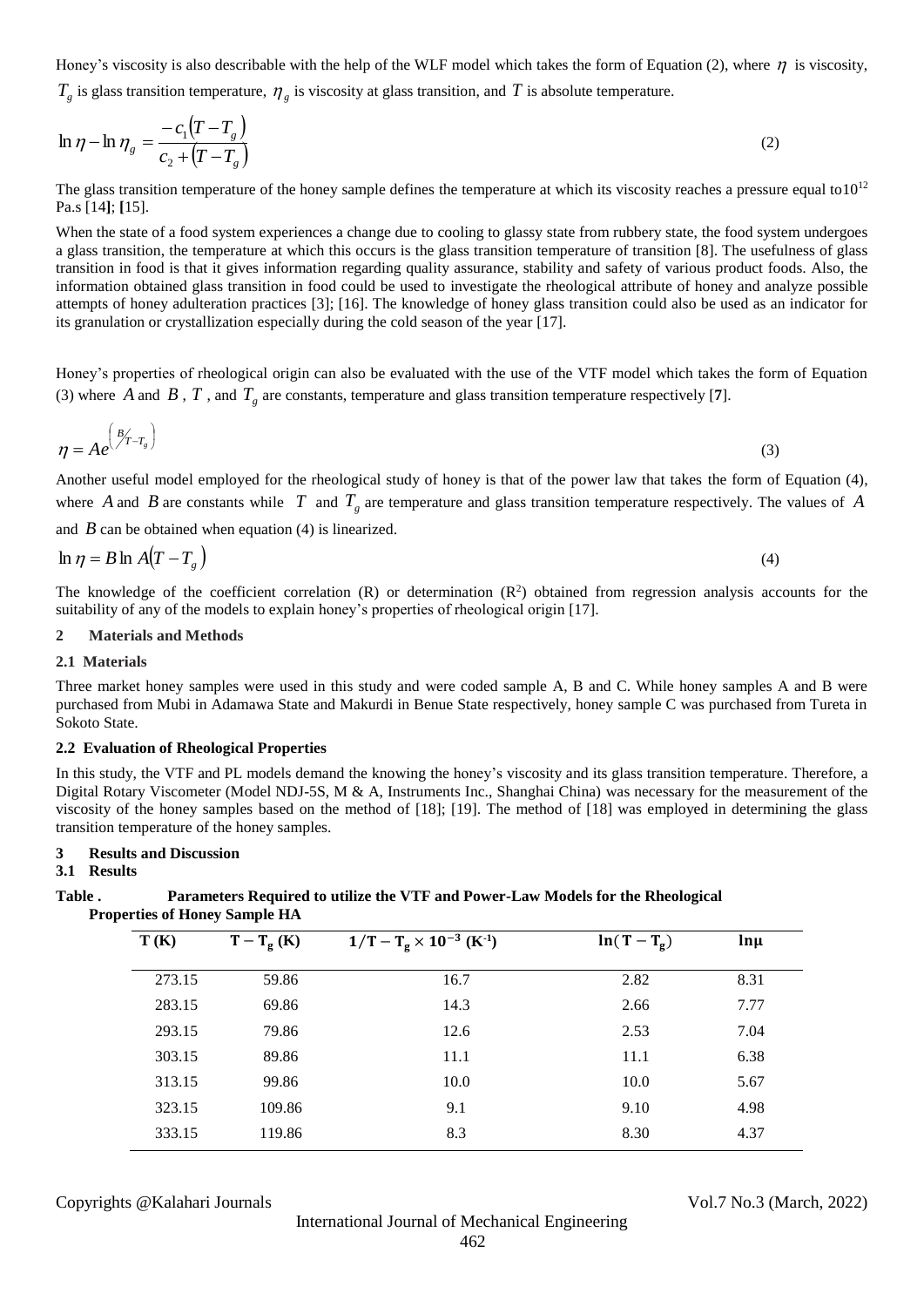**Table 2. Parameters Required to utilize the VTF and Power-Law Models for the Rheological Properties of Honey Sample HB**

| T(K)<br>$T-T_g(K)$ |        | $1/T - T_g \times 10^{-3}$ (K <sup>-1</sup> ) | $ln(T-T_g)$ | $ln \mu$ |  |  |
|--------------------|--------|-----------------------------------------------|-------------|----------|--|--|
| 273.15             | 52.65  | 19.0                                          | 2.97        | 7.86     |  |  |
| 283.15             | 62.65  | 16.0                                          | 2.77        | 7.40     |  |  |
| 293.15             | 72.65  | 13.8                                          | 2.62        | 6.67     |  |  |
| 303.15             | 82.65  | 12.1                                          | 2.49        | 6.09     |  |  |
| 313.15             | 92.65  | 10.8                                          | 2.38        | 5.52     |  |  |
| 323.15             | 102.65 | 9.7                                           | 2.27        | 5.38     |  |  |
| 333.15             | 112.65 | 8.9                                           | 2.19        | 4.93     |  |  |
|                    |        |                                               |             |          |  |  |

**Table 3. Parameters Required to utilize the VTF and Power-Law Models for the Rheological Properties of Honey Sample HC**

| T(K)   | $T-T_g(K)$ | $1/T - T_g \times 10^{-3}$ (K <sup>-1</sup> ) | $ln(T-T_g)$ | $\ln \mu$ |
|--------|------------|-----------------------------------------------|-------------|-----------|
| 273.15 | 52.97      | 18.9                                          | 2.94        | 7.46      |
| 283.15 | 62.97      | 15.9                                          | 2.77        | 6.99      |
| 293.15 | 72.97      | 13.7                                          | 2.62        | 6.47      |
| 303.15 | 82.97      | 12.1                                          | 2.49        | 5.87      |
| 313.15 | 92.97      | 10.8                                          | 2.38        | 5.42      |
| 323.15 | 102.97     | 9.7                                           | 2.27        | 5.04      |
| 333.15 | 112.97     | 8.9                                           | 2.19        | 4.57      |

**Table 4. Values of the constants and R<sup>2</sup>for the Rheological Properties of the Honey Samples upon application of the VTF and Power-Law Models** 

| <b>Code for</b>               | <b>VTF Model</b> |              |                | PL Model                  |              |                |  |
|-------------------------------|------------------|--------------|----------------|---------------------------|--------------|----------------|--|
| <b>Honey</b><br><b>Sample</b> | $\mathbf A$      | $\, {\bf B}$ | $\mathbb{R}^2$ | $\boldsymbol{\mathbf{A}}$ | $\, {\bf B}$ | $\mathbb{R}^2$ |  |
| HA                            | 0.887            | 0.467        | 0.957          | 8.246                     | 5.690        | 0.986          |  |
| HB                            | 2.373            | 0.302        | 0.977          | 3.558                     | 3.947        | 0.986          |  |
| HC                            | 2.138            | 0.298        | 0.961          | 3.787                     | 3.924        | 0.994          |  |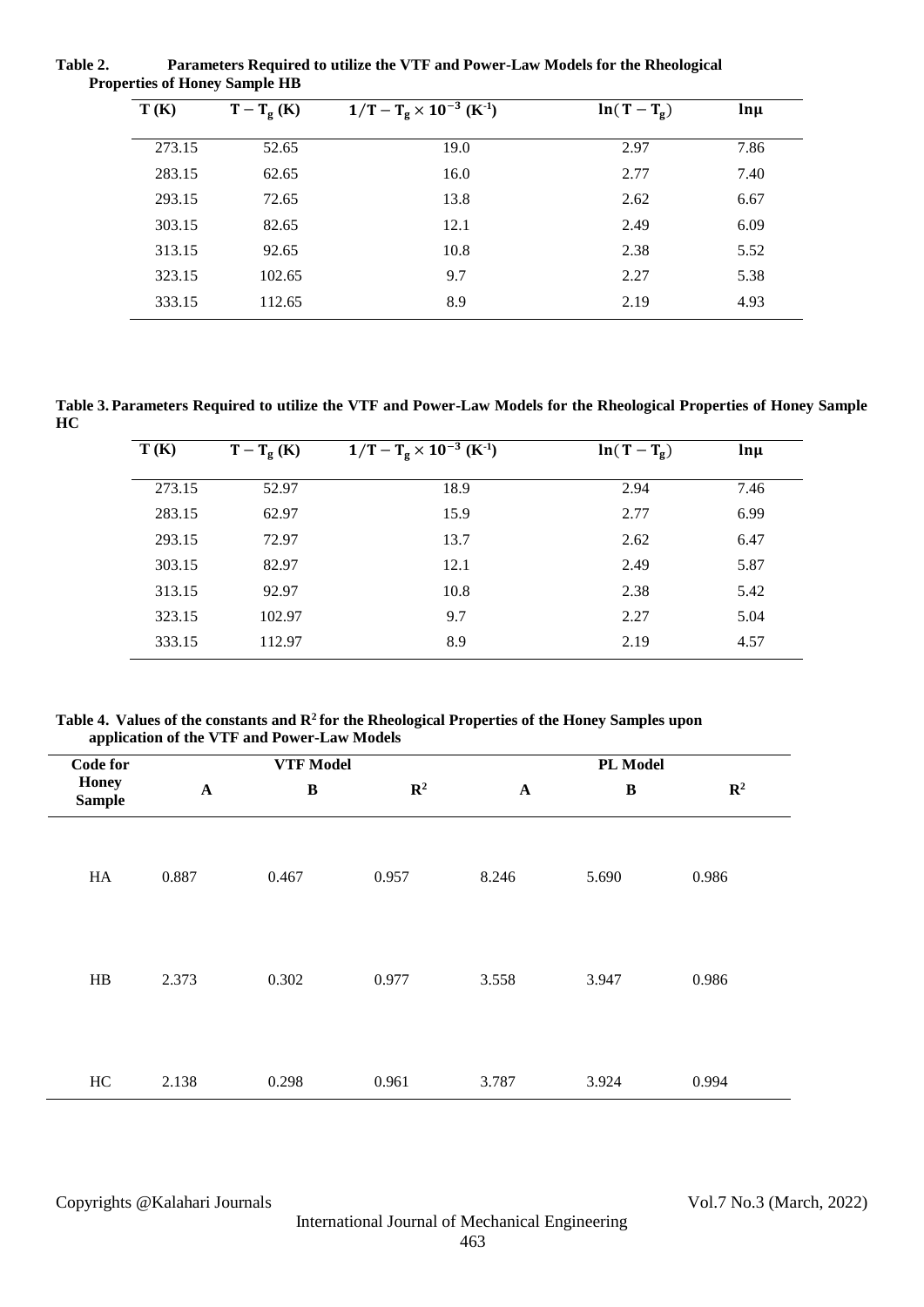

**Figure 1. VTF Model Graphical Description of the Rheological Properties of Honey Sample HA**



**Figure 2. Power-law Model Graphical Description of the Rheological Properties of Honey Sample HA**



**Figure 3. VTF Model Graphical Description of the Rheological Properties of Honey Sample HB**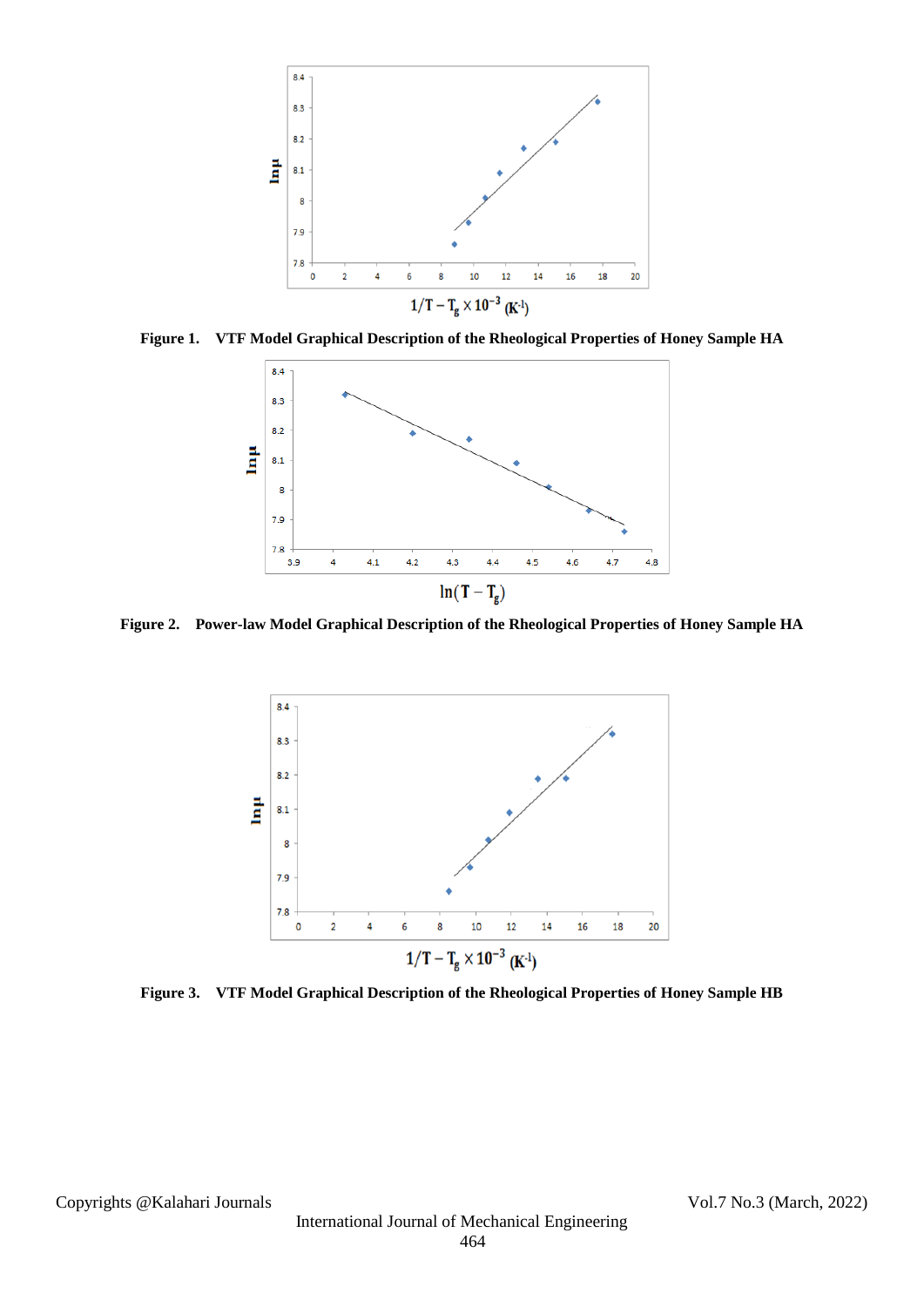

**Figure 4. Power-law Model Graphical Description of the Rheological Properties of Honey Sample HB**

## **3.2 Discussion**

The required parameters used in the description of the rheological properties of the different honey samples in this study are shown in Tables1-3, while the values of the constants in the equations that describe the models including the values of the determination coefficient,  $\mathbb{R}^2$  corresponding to them are shown in Table 4.

From Table 4 and for honey sample HA, the values of A, B and  $R^2$  on application of the VTF model are 0.887, 0.467 and 0.957 respectively while the corresponding values of A, B and  $\mathbb{R}^2$  when the PL model is applied are respectively 8.246, 5.690 and 0.986. With the VTF model, the values of A and B for honey sample HB are 2.373 and 0.302 with an  $\mathbb{R}^2$  value of 0.977, representing 97.7 %. The corresponding values of A, B and  $R^2$  upon application of the PL model are 3.558, 3.947 and 0.986, respectively. For honey sample HC, the respective values of A, B and  $R^2$  on application of the VTF model are 2.138, 0.298 and 0.961 while the corresponding values of A, B and  $\mathbb{R}^2$  when the PL model is applied are 3.787, 3.924 and 0.994, respectively.

According to [8], the information obtained based on the coefficient of correlation (R) or determination ( $\mathbb{R}^2$ ) after performing a regression analysis is sufficient for a model to be adopted for experimental purposes. This is in agreement with the results obtained in this study, where the Power-law mathematical model is considered better relatively than the model VTF to evaluate honey's properties based on rheology in this research. However, either the VTF model or the PL model can be used to explain the rheological properties of the honey samples in this study because both models show a good coefficients of correlation, R [20]. In previous studies, [1], [9] reported that the equation defining the power law model becomes undefined when  $T$  and  $T_g$  attain the

same value, so that this may render its physical coefficient meaningless in the prediction of viscosity. In this case, the VTF model becomes suitable for viscosity prediction as a rheological property when cases of extrapolation arise. Figures 1, 2, 3 and 4 show plots demonstrating both the VTF and PL models for honey samples HA and HB in this study and a similar behaviour is also expected of honey sample HC. It should be stated here that Figures 1, 2 and 3 are closely related with the results presented in the Tables 1, 2 and 3, respectively. For example, for honey sample HA, the expected viscosity-temperature relationship is clearly evaluated as shown in Table 1 and Figure 1, where a temperature increase produces a decrease in viscosity, resulting in the values of the constants A and B presented in Table 3 and similar explanations are expected of the remaining honey samples.

# **4 Conclusion**

The study examined the application of Vogel-Tamman-Fulcher (VTF) and Power Law (PL) models for the description of honey rheological properties collected from some states in the six geopolitical zones of Nigeria. The measure of how suitable a model is depends on the data obtained from experimental studies is and this assessment is governed by statistical approaches of various kinds, using the coefficient of correlation  $(R)$  or determination  $(R^2)$  obtained from regression analysis. However, the study revealed that either of these models could be used to describe the rheological properties of the selected honey samples since both models give a good coefficient of correlation, R.

## **REFERENCES**

- [1]. Faustino, C. and Pinheiro, L. (2021). Analytical Rheology of Honey: A State-of-the-Art Review. *Foods, 10, 1709. <https://doi.org/10.3390/foods10081709>*
- [2]. Junzheng, P. and Changying (1998). General rheological model for natural honeys in China. Journal of Food Engineering.  $36: 165 - 168.$
- [3]. Lazaridou, A., Biliaderis, C.G., Bacandritsos, N. and Sabatini, A. (2004). Composition, Thermal and Rheological behavior of selected Greek honeys. Journal of Food Engineering; **64**: 9-21.

## Copyrights @Kalahari Journals Vol.7 No.3 (March, 2022)

International Journal of Mechanical Engineering